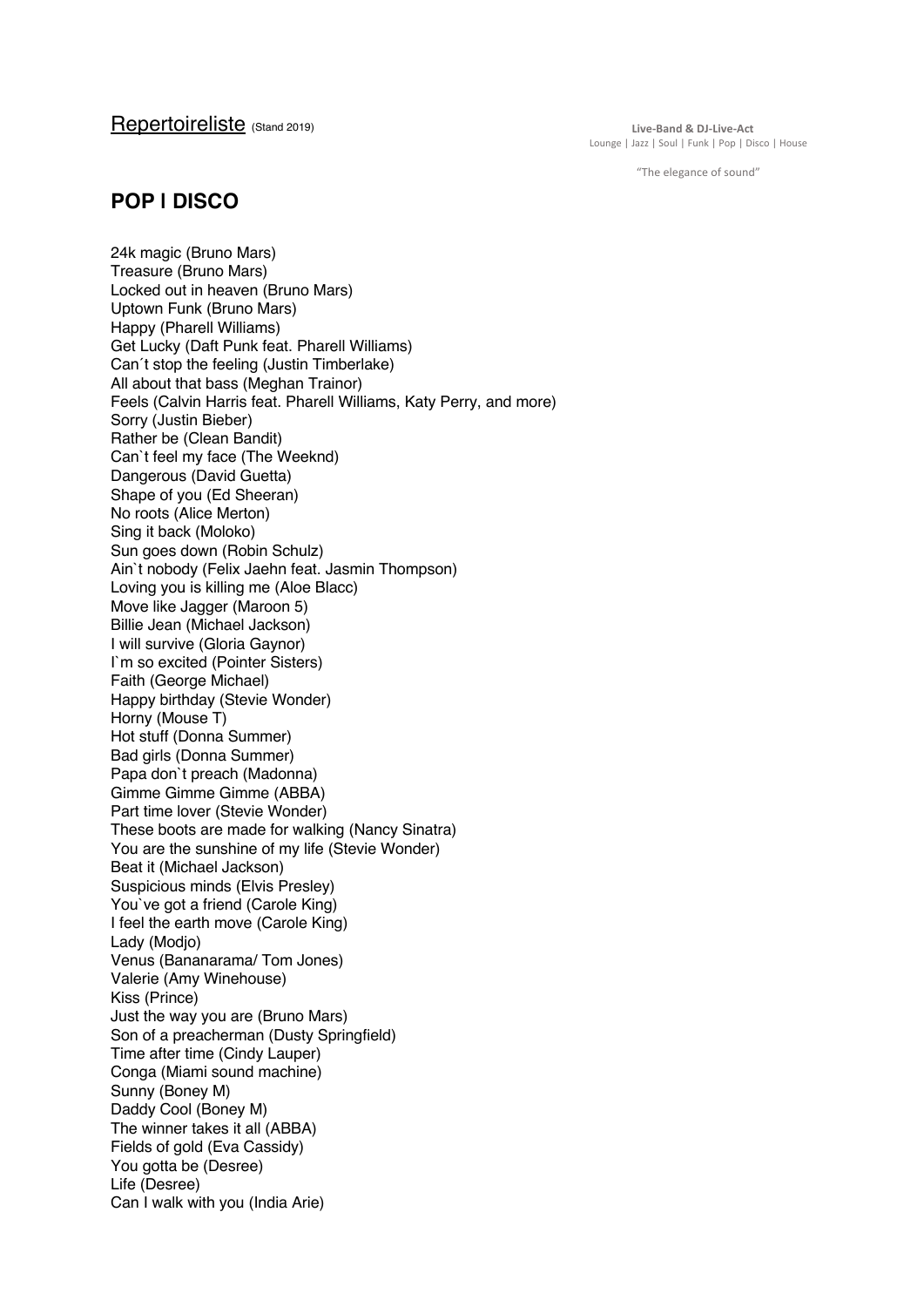Georgy Porgy (Toto) I feel for you (Prince) Knock on wood (Ami Steward) The Rose (Bette Middler) Dir gehört mein Herz/You`ll be in my heart (Tarzan/Phil Collins) Another day in paradise (Phil Collins) Against all odds (Phil Collins) You are so beautiful (Joe Cocker) Sag es laut (Xavier Naidoo)

## **SOUL | FUNK | GROOVE | MOTOWN**

September (Earth Wind & Fire) Celebration (Kool & The Gang) Get down on it (Kool & The Gang) Superstition (Stevie Wonder) Blame it on the boogie (Jackson 5) We are family (Sister Sledge) Chain of fools (Aretha Franklin) Think (Aretha Franklin) Just the two of us (Bill Withers) Sunny (Jamiroquai) Streetlife (Randy Crawford) Drive your funky soul (James Brown) I need a dollar (Aloe Blacc) Loving you is killing me (Aloe Blacc) Why did you do it (Stretch) Take me to the river (Al Green) Long train running (Dobbie Brothers) Ain´t no sunshine (Bill Withers) Forget me nots (Patrice Rushen) Halleluja I just love him so (Ray Charles) Stand by me (Ben E. King) Spinning wheel (Shirley Bassey) Got to get it over (The Bamboos) I wish (Stevie Wonder) Let´s stay together (Al Green) You might need somebody (Randy Crawford) What`s going on (Marvin Gaye) Smooth operator (Sade) Ain´t no mountain high enough (The Supremes) I feel good (James Brown) Light my fire (Shirley Bassie) I feel for you (Prince) Georgia (Ray Charles) I can`t stand the rain (Ann Peebles/Tina Turner) Georgy Porgy (Smoma/Toto) Please, Mr. postman (The Marvelettes) Stop! In the name of love (The Supremes)

#### **HOUSE | DEEP HOUSE**

Sun goes down (Robin Schulz) Ain`t nobody (Felix Jaehn feat. Jasmin Thompson)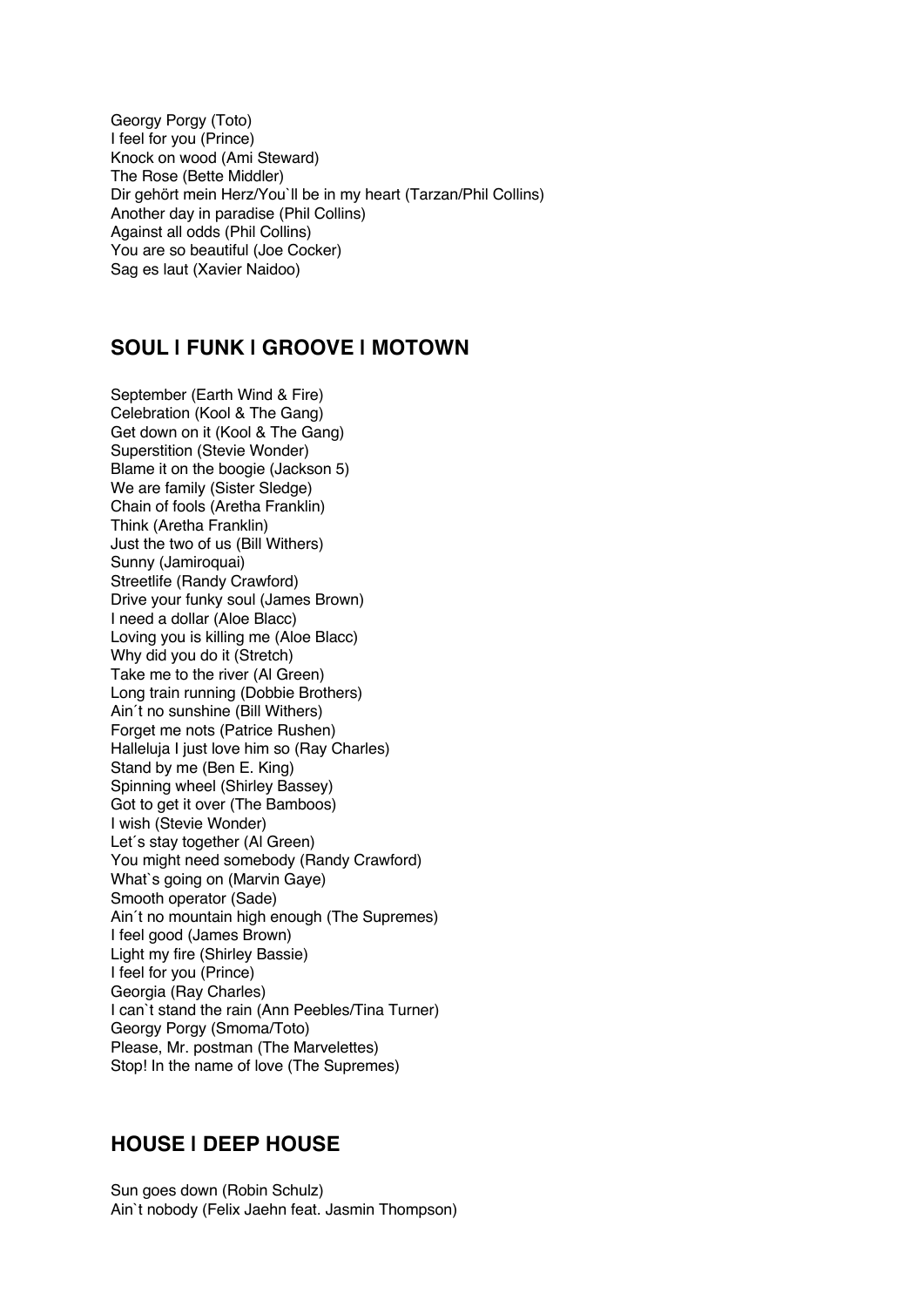Sweet dreams (Lika Morgan Remix) Are you with me (Lost frequencies) Firestone (Kygo) Goodbye (Feder feat. Lyse) Relax (Frankie goes to Hollywood / Lika Morgan Remix) Rhythm is a dancer (Holter & Mogyoro Remix) Finally (CeCe Peniston / Keyano Remix) Last night a DJ saved my life (Holter & Mogyoro Remix) One day (Bakermat) Fade out Lines (The Avener) Sonnentanz (Klangkarussell) Jubel (Klingande) Changes (Faul & Wad Ad) Prayer in C (Robin Schulz) Goodbye (Feder) Sugar (Robin Schulz feat. Francesco Yates) When doves cry (Prince | Keyano Remix) Summer Vibes (Keyano) Jam zu diversen aktuellen sowie Retro House-Hits & Remixes

**Sowie diverse Chill-Out Musik im Stile von "Cafe del Mar" oder "Ibiza beach sound"**

# **LOUNGE | JAZZ | LATIN | BLUES | SWING**

Oye como va (Santana) A night in Tunesia Autumn leaves Beautiful love Cheak to cheak (Ella Fitz Gerald) Take the A - train Take five (Dave Brubeck) Farner`s market Four Fly me to the moon (Frank Sinatra) Fascinating Rhythm Have you met Miss Jones (Frank Sinatra) How high the moon (Ella Fitz Gerald) I`ll remember April It could happen to you I thought about you On green dolphin street Is that Jazz (Gil Scott Heron) I`ve got you under my skin (Frank Sinatra) Lullaby of birdland You`re sensational (Frank Sinatra) Moondance (Van Morrison) Jailhouse rock (Elvis Presley) My baby just cares for me (Nina Simon) My heart belongs to Daddy (Marilyn Monroe) Mr. Bojangles (Sammy Davis Jr.) Night and day (Frank Sinatra) Old devil moon Agua de beber Another star (Stevie Wonder) Black orpheus (Frank Sinatra) Corcovado